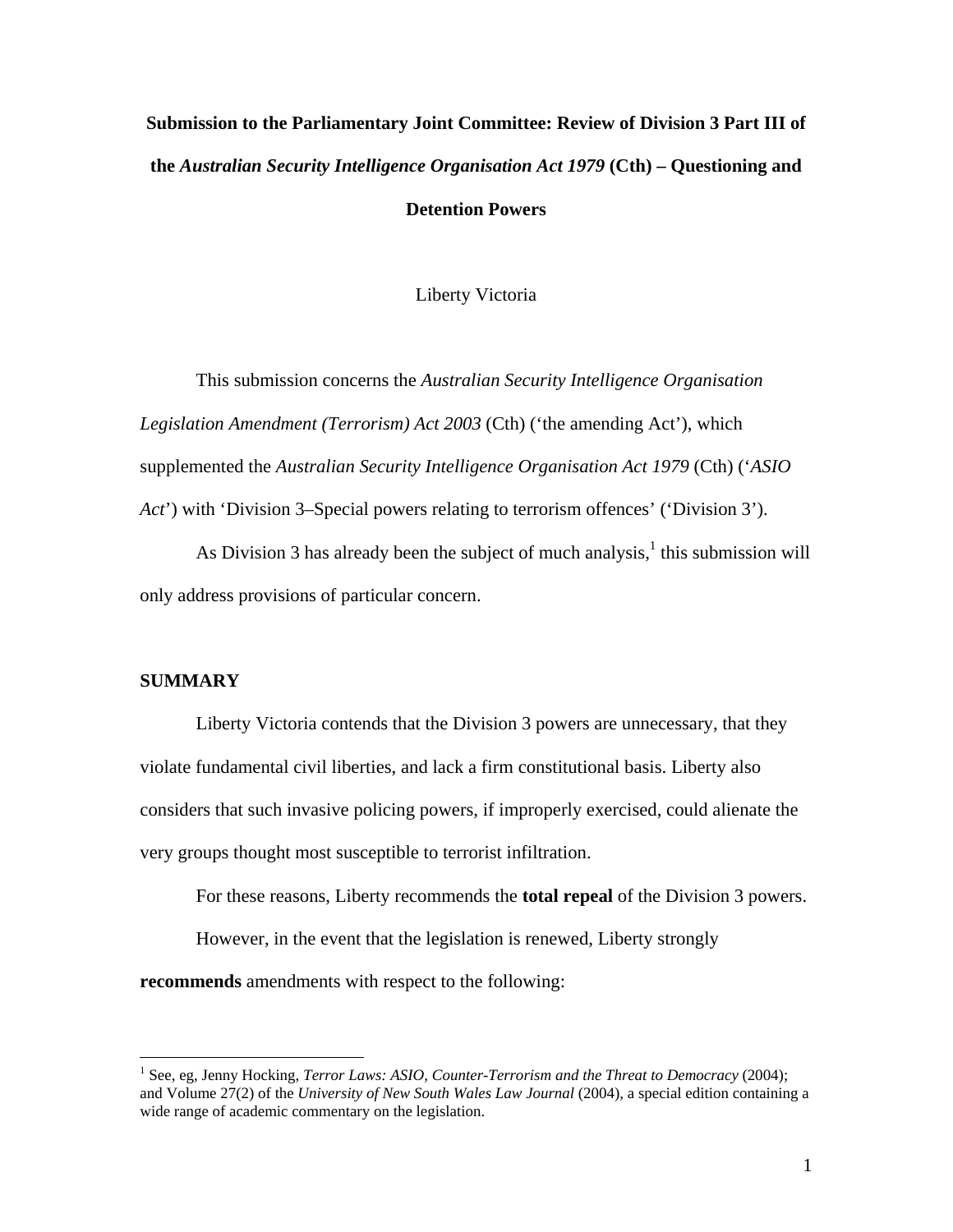### *Warrants*:

- amendment of sections 34C and 34D to provide clear and consistent criteria for the issue of warrants; and
- clear provision for detainees, lawyers and other parties to access reasons for which a particular warrant was issued.

# *Secrecy provisions*:

- exclusion of liability for reckless disclosure, i.e. where a person discloses information not knowing it to be 'operational' information;
- exceptions to facilitate bona fide journalistic and academic commentary; and
- specific exceptions regarding communications between detainees and lawyers, to facilitate access to effective legal advice.

# *Access to legal advice*:

- clear statement of detainees' right of access to a lawyer at all times during detention;
- clear statement of lawyers' rights to interrupt questioning at any point in order to provide advice to detainees, or to clarify a question;
- deletion of provisions permitting exclusion of lawyers from questioning on grounds of 'disruptive' behaviour; and
- deletion of provisions that prevent detainees from contacting a lawyer of their choice.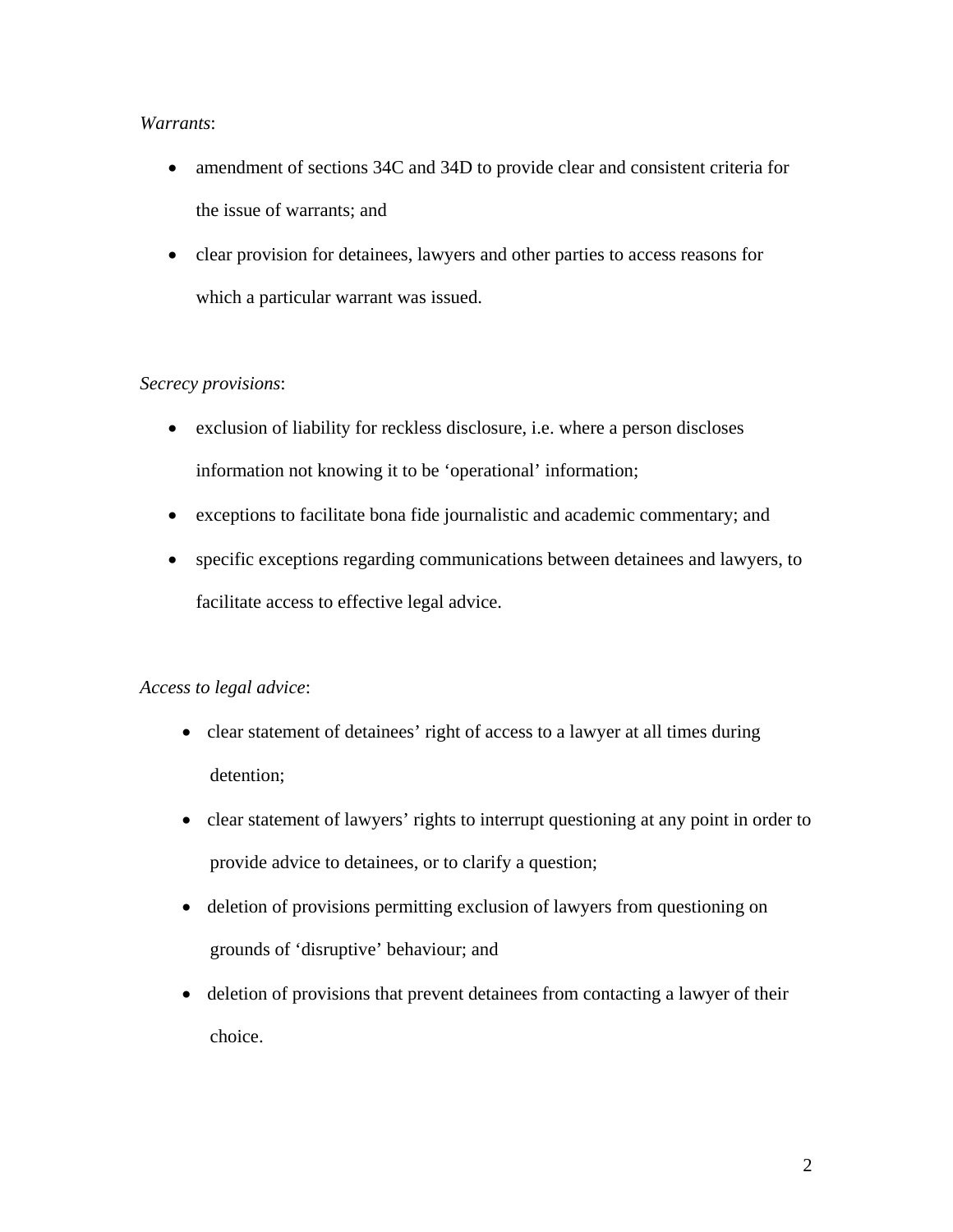# *Safeguards*:

- imposition of strict liability for ASIO officers breaching any safeguard or limitation on a Division 3 power;
- increase in the maximum penalty for such offences, at least so as to match the penalties imposed on detainees for non-disclosure of information, or violation of secrecy provisions; and
- provision that any information obtained through breach of a safeguard or limitation should be automatically excluded from admission into evidence, in any subsequent court case.

# *Evidential burden relating to non-disclosure*:

• removal of the evidential burden on defendants charged with withholding information requested under a warrant.

# *Constitutional issues*:

• a thorough analysis of the constitutional head(s) of power supporting the Division 3 provisions, and of possible threats to the separation of powers posed by their exercise.

# *Effects of the powers to date*:

• publication of a report on the effects of the Division 3 powers to date, giving particular attention to their effects on minority groups.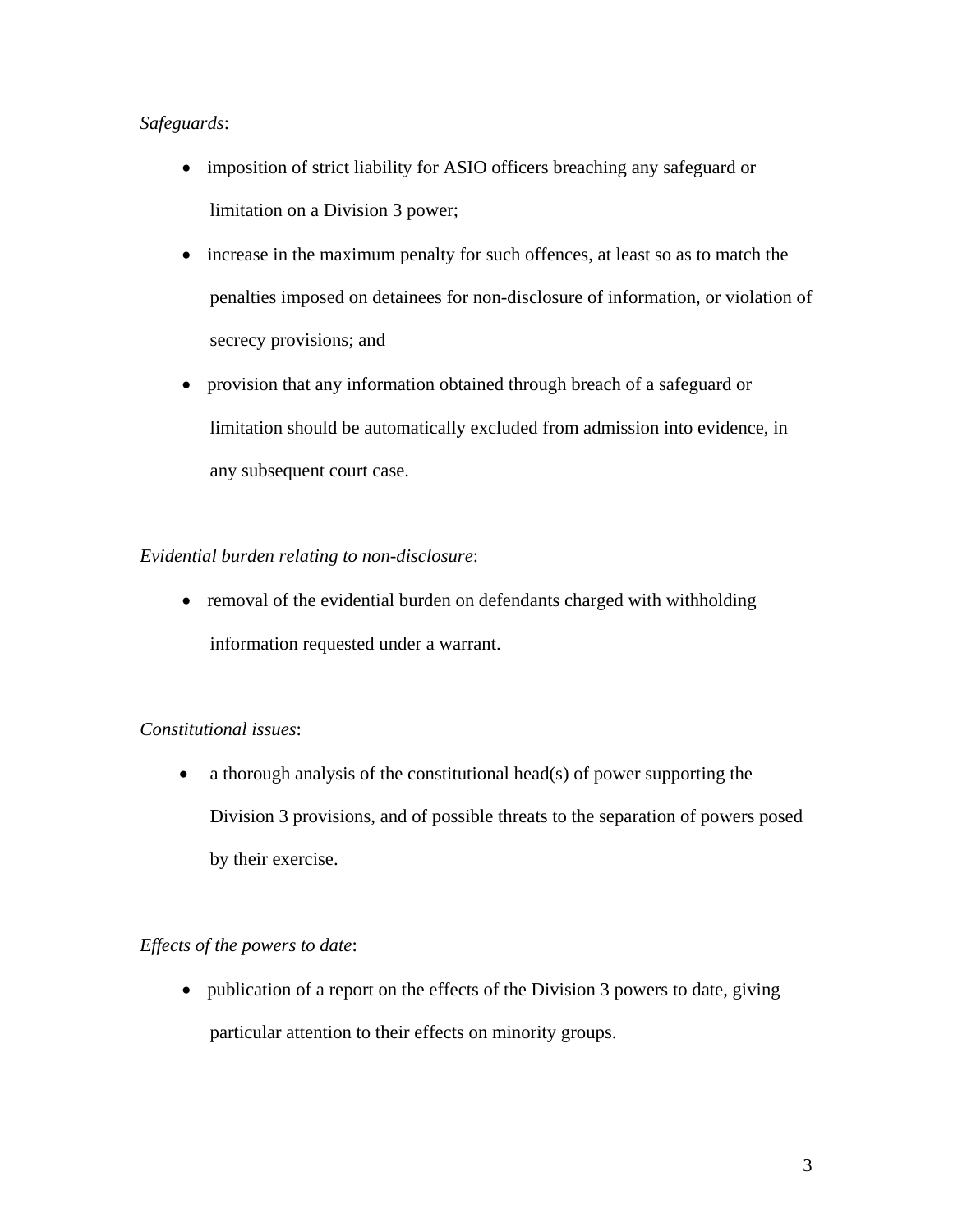#### **1 THE POWERS ARE UNNECESSARY**

#### *a. ASIO's preexisting powers are adequate*

Prior to their amendment ASIO's questioning and detention powers were already extensive. Under the *ASIO Act,* ASIO may seek warrants for investigations concerning 'security' generally, or more specifically for those concerning 'foreign intelligence'.<sup>[2](#page-3-0)</sup>

To obtain a warrant for 'security' purposes, it is only necessary to satisfy the Minister that the issuing of such a warrant will substantially assist in the collection of intelligence in respect of a matter that is important to security.<sup>[3](#page-3-1)</sup> To obtain a 'foreign intelligence' warrant, it must be shown that the warrant would enable ASIO to collect information important to the defence of the Commonwealth, or the conduct of its international affairs.<sup>[4](#page-3-2)</sup>

These warrants empower ASIO to perform a wide range of investigative operations, including searches and access to computer data,<sup>[5](#page-3-3)</sup> the installation of listening and tracking devices,<sup>[6](#page-3-4)</sup> interception of telecommunications, postal and other delivery services<sup>[7](#page-3-5)</sup>

It has not been established these powers are in themselves an inadequate basis for effective counter-terrorism measures.

#### *b. The powers are unnecessarily broad*

The new powers hinge on the very broad definition of 'terrorist act' found in section 100.1 of the *Criminal Code*. Under the *Code* an act is a 'terrorist act' if, among

<span id="page-3-0"></span><sup>&</sup>lt;sup>2</sup> Australian Security Intelligence Organisation Act 1979 (Cth) ('ASIO Act') s 4.<br>
<sup>3</sup> ASIO Act sub-s 25(2).<br>
<sup>4</sup> ASIO Act sub-s 27A(1).<br>
<sup>5</sup> ASIO Act s 25A.<br>
<sup>6</sup> ASIO Act s 25, 26A, 26B, 26C.<br>
<sup>7</sup> ASIO Act s 27, 27A; *T* 

<span id="page-3-1"></span>

<span id="page-3-2"></span>

<span id="page-3-3"></span>

<span id="page-3-4"></span>

<span id="page-3-5"></span>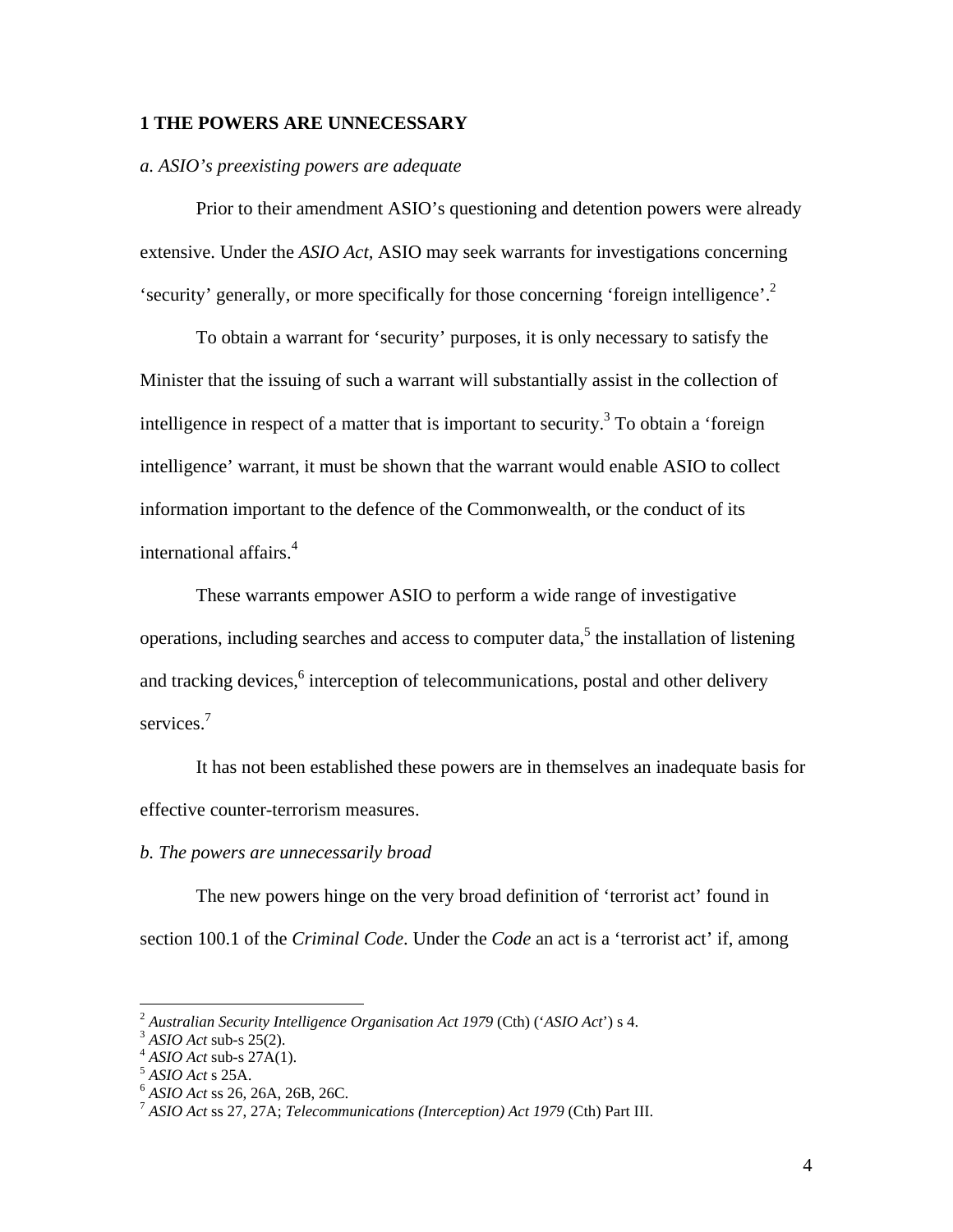other things, it 'causes serious harm that is physical harm to a person,' 'causes serious damage to property' or 'seriously interferes with, seriously disrupts, or destroys, an electronic system.'[8](#page-4-0)

These definitions invite application in a very wide range of circumstances. It is arguable that many forms of protest could fall within their ambit, including some forms of industrial action<sup>[9](#page-4-1)</sup> and campaigns against Medicare-funded abortion.

Liberty notes that a group's allegedly 'terrorist' acts need not be its dominant purpose. Rather, a 'terrorist organisation' includes 'an organisation that is directly or indirectly engaged in…assisting in or fostering the doing of a terrorist act.<sup>'10</sup> This means that the activities of a group may be predominantly charitable, yet still be designated as 'terrorist'. For example, aid workers in tsunami-affected parts of Asia could be imputed with terrorist aims, simply by providing aid to members of separatist groups, such as the Tamil Tigers in Sri Lanka or Gerakan Aceh Merdeka in Indonesia.

Moreover, the provisions are not limited to questioning or detention for preventative purposes. It is enough if ASIO's questioning is 'in relation to' a terrorism offence, including past offences.<sup>11</sup> While the extent of the necessary 'relation' is unclear, it greatly expands the potential scope of the power.

1

<span id="page-4-0"></span><sup>8</sup> *Criminal Code* sub-ss 100.1(2)(a), (b), (f). See Ben Goulder and George Williams, 'What is "Terrorism"?: Problems of Legal Definition' (2004) <sup>27</sup> *University of New South Wales Law Journal* 270. 9

<span id="page-4-1"></span><sup>&</sup>lt;sup>9</sup> The *Code* explicitly excludes industrial action from its definition of 'terrorist act', but this exemption does not apply where the said industrial action is intended 'to cause serious harm that is physical harm to a person' or 'to create a serious risk to the health or safety of the public or a section of the public': sub-s 100.1(3)(b). It is arguable that based on this definition, many forms of industrial action could still fall within the ambit of a 'terrorist act.' 10 *Criminal Code* sub-s 102.1(1). <sup>11</sup> *ASIO Act* sub-s 34D(1).

<span id="page-4-2"></span>

<span id="page-4-3"></span>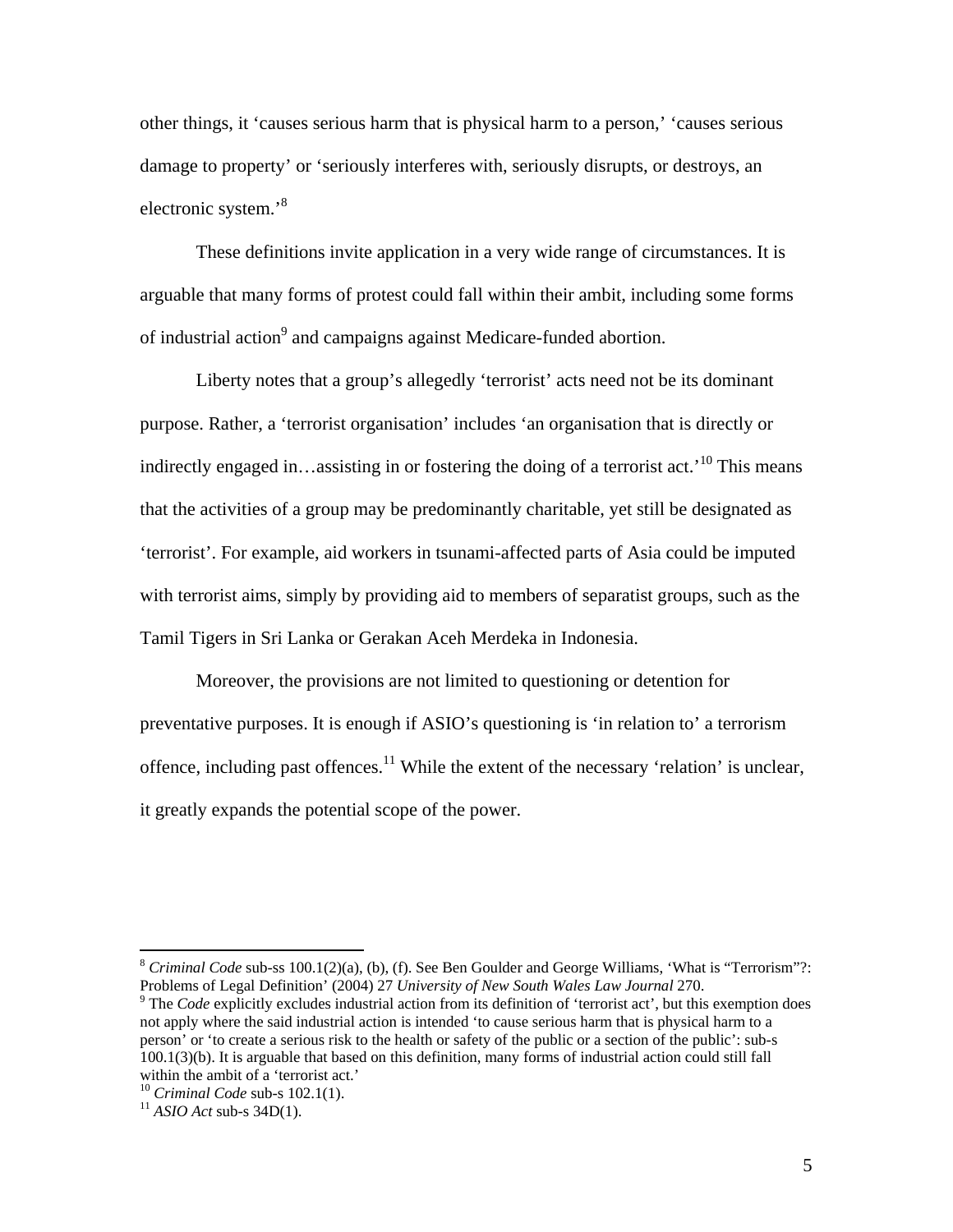# **2. THE POWERS UNDERMINE FUNDAMENTAL CIVIL LIBERTIES AND THE RULE OF LAW**

#### *a. Detention without trial or charge*

The deprivation of liberty by the state is extremely serious. In Liberty's view, the detention of non-suspects for periods of up to seven days can only be tolerated where absolutely necessary. As outlined above and elsewhere in this submission, Liberty considers that the powers go well beyond this.

Where absolutely necessary, detention without charge should be carried out with minimal incursions on the comfort and privacy of the detainee. The detention facilitated by Division 3 is highly intrusive and severe in character, including provision for strip searches<sup>12</sup> and periods of questioning exceeding sixteen hours in some circumstances.<sup>[13](#page-5-1)</sup> The legislation's secrecy provisions, discussed below, exacerbate the potentially traumatic nature of such detention, by prohibiting former detainees from revealing any details of their experiences for two years after their detention.

Liberty is particularly concerned that these detention powers extend to children, that is people aged sixteen and seventeen. While Division 3 makes some concessions for these detainees,  $14$  such as allowing the presence of a parent or guardian, these are wholly inadequate. A questioner may request that a parent or guardian be removed if his or her conduct is 'unduly disrupting questioning of the subject.<sup>'15</sup> The presence of a parent who is powerless to intervene is unlikely to mitigate, and may even increase the trauma suffered by child detainees, both during and after detention of this kind.

<u>.</u>

<span id="page-5-1"></span>

<span id="page-5-3"></span><span id="page-5-2"></span>

<span id="page-5-0"></span><sup>&</sup>lt;sup>12</sup> *ASIO Act* s 34L.<br><sup>13</sup> *ASIO Act* sub-s 34HB(2).<br><sup>14</sup> *ASIO Act* sub-s 34V(2).<br><sup>15</sup> *ASIO Act* sub-s 34V(2).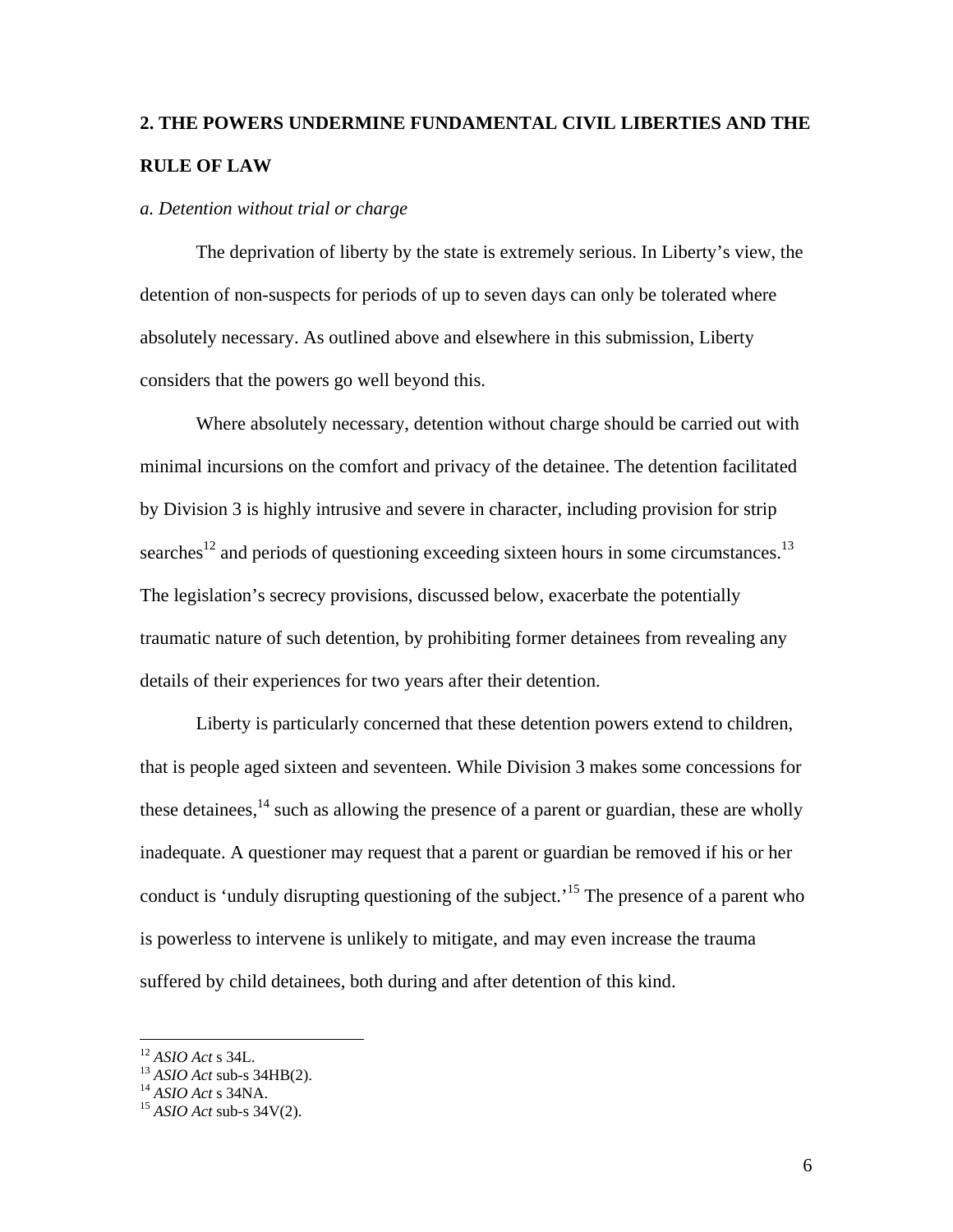#### **Recommendation:**

1

In light of the concerns set out above, Liberty favours the **total repeal** of the Division 3 powers.

#### *b. Risk of arbitrary or partisan exercise*

The ambiguity surrounding the issue of warrants under Division 3 provides scope for the powers to be exercised inappropriately.

The provisions governing the issue of warrants operate inconsistently at various stages of the approval process. Section 34C provides that before the Minister can approve a request for a warrant, he or she must be satisfied that alternative means of collecting the intelligence would be ineffective, and that 'issuing the warrant...will substantially assist the collection of intelligence that is important in relation to a terrorism offence.' However, under section 34D, the 'issuing authority' need only be satisfied that there are 'reasonable grounds' for believing the warrant will procure information 'that is important in relation to a terrorism offence.' It seems anomalous that the conditions for issuing warrants should vary in this way.

It is also arguable that the few safeguards contained in sections 34C and 34D provide little more than a 'veneer of accountability',  $^{16}$  particularly when viewed in conjunction with the secrecy requirements affecting Division 3. In requesting a warrant, the Director-General must set out the 'facts and other grounds' upon which he or she considers the warrant necessary.<sup>17</sup> The issuing authority must 'take account of those facts

<span id="page-6-1"></span><span id="page-6-0"></span><sup>16</sup> Michael Head, 'ASIO, Secrecy and Lack of Accountability', (2004) 11(4) *Murdoch University Electronic Journal of Law*. 17 *ASIO Act* sub-s 34C(2)(b).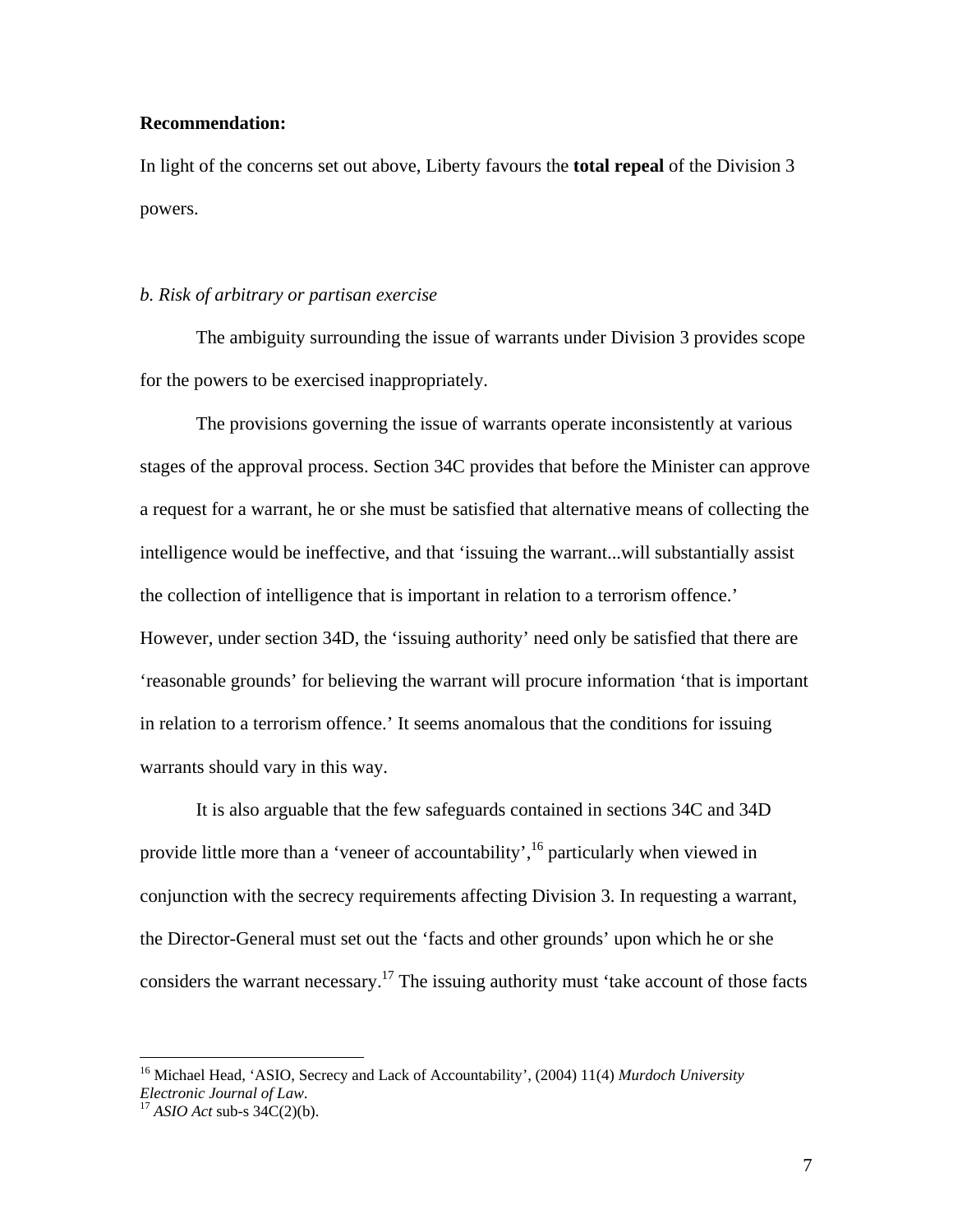in deciding whether to issue the warrant requested,'[18 a](#page-7-0)nd must personally sign the warrant issued.<sup>19</sup> However it is doubtful that such documents would be accessible to detainees or their lawyers under the *Freedom of Information Act 1982* (Cth), given that Act's exemptions for documents affecting national security and defence,  $20 \text{ law}$ enforcement and public safety.<sup>21</sup> The secrecy provisions found elsewhere in Division 3 would also very likely deem it an offence to disclose such information.

Taken together, this inconsistency and lack of accountability provide scope for issuing authorities to make partisan distinctions between legitimate and illegitimate forms of political activity. There is equally a risk that the powers will be used arbitrarily or to target particular ethnic groups.<sup>22</sup> There is some feeling within the Australian Islamic community that Muslims risk being unfairly targeted by these powers. This is not without justification, given that every 'terrorist organisation' currently banned under the *Criminal Code* is an Islamic organisation.

Liberty is aware that several commentators have written to Attorney General Philip Ruddock requesting details of the warrants issued so far under Division 3. To date, their requests have elicited no response.

#### **Recommendations:**

In the event that Division 3 is not repealed, Liberty recommends:

1

<span id="page-7-0"></span><sup>&</sup>lt;sup>18</sup> *ASIO Act* sub-s 34D(1A)(a).<br><sup>19</sup> *ASIO Act* sub-s 34(6)(a).

<span id="page-7-1"></span>

<span id="page-7-2"></span>

<span id="page-7-4"></span><span id="page-7-3"></span>

<sup>&</sup>lt;sup>20</sup> *Freedom of Information Act 1982* (Cth) s 33.<br><sup>21</sup> *Freedom of Information Act 1982* (Cth) s 37.<br><sup>22</sup> Liberty also notes the comment by Justice Hope in his report on ASIO, commissioned by the Whitlam Government in 1972, that at the time, many ASIO operatives automatically regarded those with 'leftist' politics as potentially 'subversive'. R. Hope, Royal Commission on Australia's Security and Intelligence Agencies, Report on the Australian Security Intelligence Organization, December 1984, AGPS, Canberra, 1985. See also Head, 'ASIO, Secrecy and Lack of Accountability,' above n 16.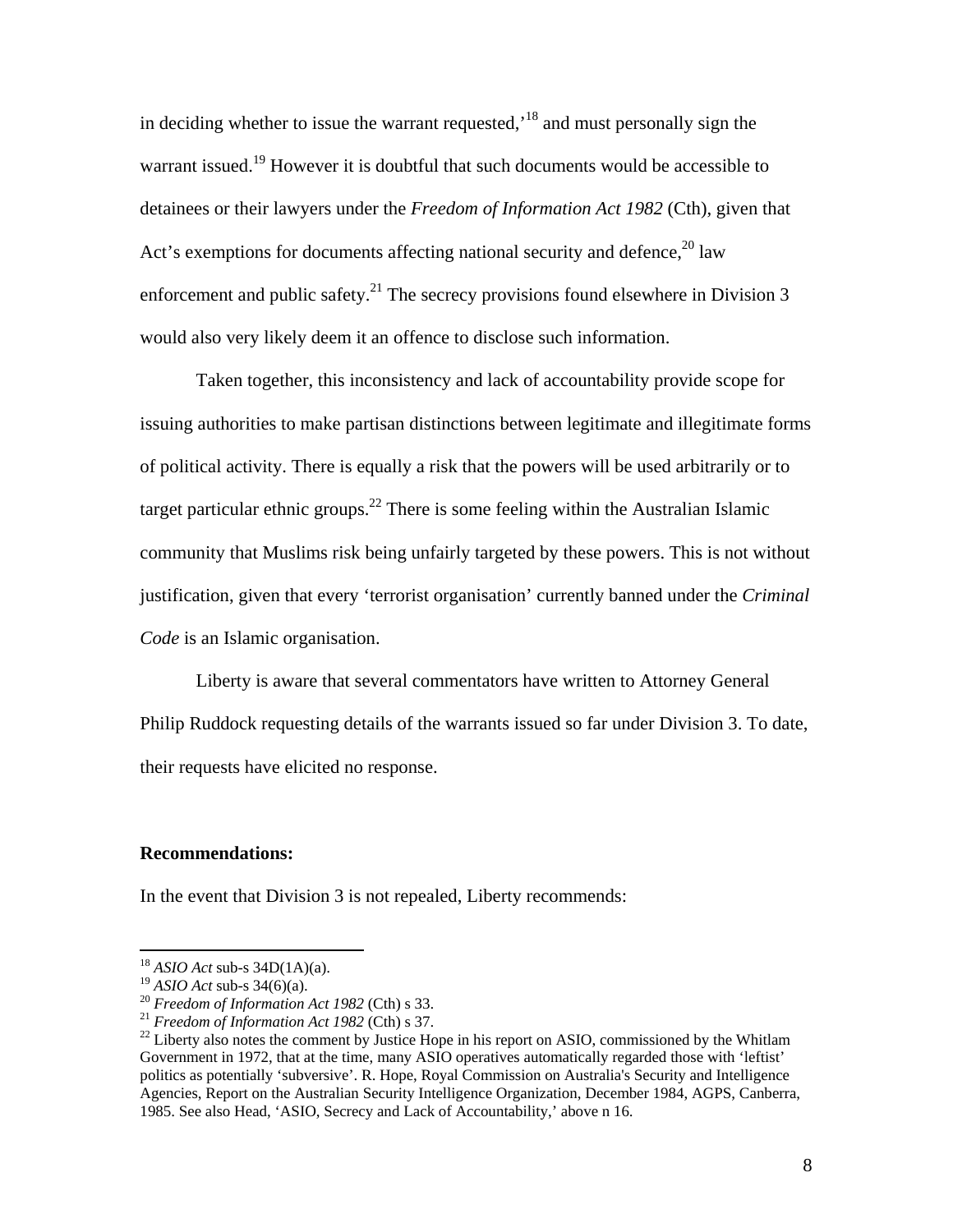- amendment of sections 34C and 34D to provide consistent criteria for the issue of warrants; and
- clear provision for detainees, lawyers and other parties to access reasons for which a particular warrant was issued.

*c. Secrecy provisions inhibit freedom of the press and freedom of political communication* 

The secrecy provisions contained in section 34VAA are extraordinarily farreaching, both in their application to non-detainees and their operation for two years after the issue of a warrant.<sup>23</sup> They apply to all 'operational information', defined very broadly to encompass 'information that [ASIO] has or had', 'a source of information' it has or had, or 'an operational capability, method or plan.<sup>[24](#page-8-1)</sup>

The provisions make no concessions for reckless disclosure of information deemed 'operational' in nature. Indeed, strict liability applies to detainees, lawyers present during questioning and those contacted by former detainees seeking legal advice.<sup>[25](#page-8-2)</sup>

While sub-section 34VAA(5) sets out certain exceptions in the form of 'permitted' disclosures, including disclosures made to lawyers, these are of limited usefulness. Such 'permitted' disclosures are contingent upon written authorisation from a prescribed authority, the Director-General or the Minister, and in all cases may be 'subject to special conditions'.<sup>[26](#page-8-3)</sup>

<span id="page-8-0"></span>

<span id="page-8-1"></span>

<span id="page-8-3"></span><span id="page-8-2"></span>

<sup>&</sup>lt;sup>23</sup> *ASIO Act* sub-s 34VAA(2).<br><sup>24</sup> *ASIO Act* sub-s 34VAA(5).<br><sup>25</sup> *ASIO Act* sub-ss 34VAA(6), (7), (8) and (9).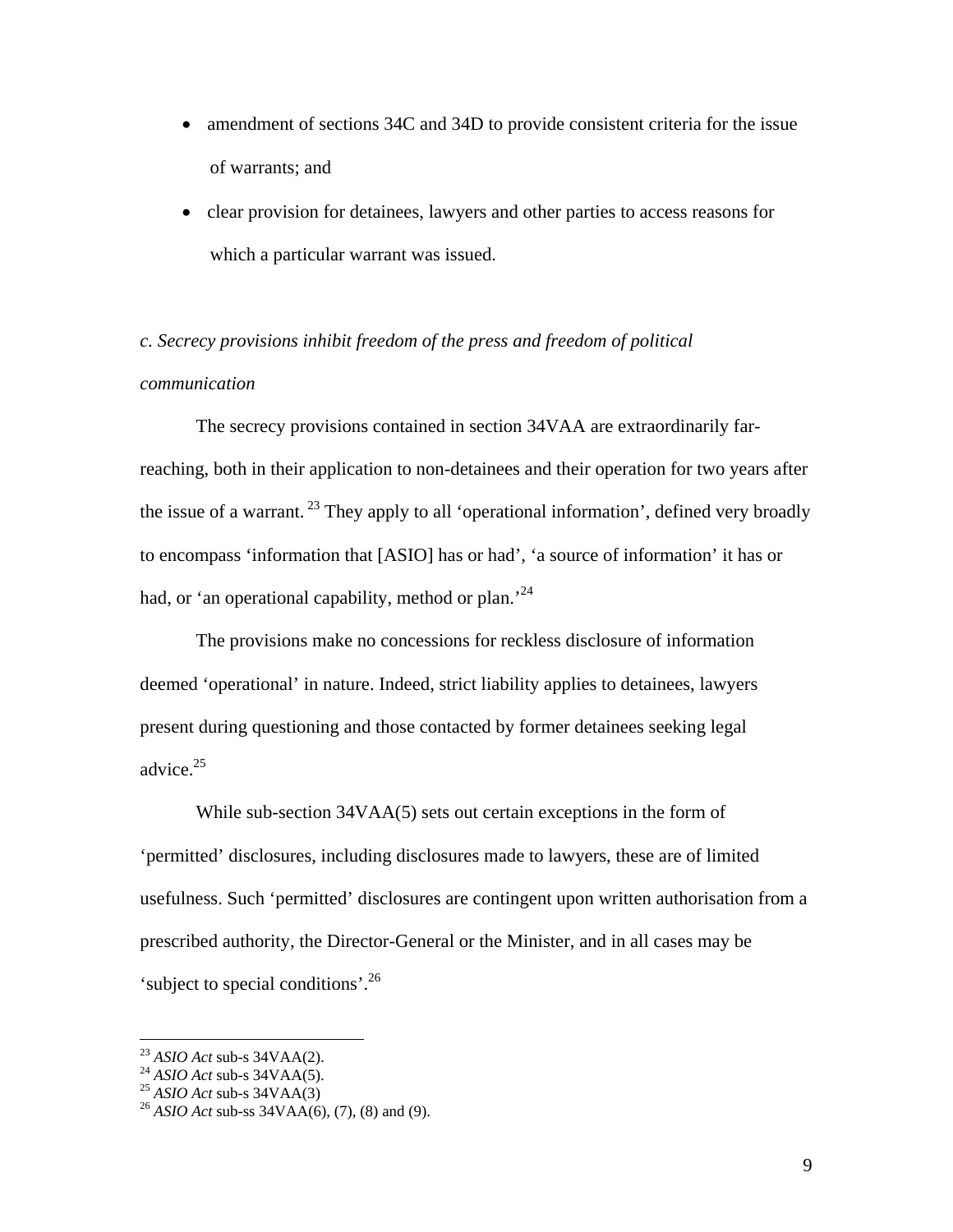These provisions potentially affect all forms of journalistic and academic commentary, and contravene freedom of the press and freedom of political communication, both vital elements of a liberal democracy.

They also seriously compromise detainees' access to effective legal advice, as discussed below.

#### **Recommendations**:

- exclusion of liability for reckless disclosure, i.e. where a person discloses information not knowing it to be 'operational' information;
- exceptions to facilitate bona fide journalistic and academic commentary; and
- specific exceptions regarding communications between detainees and lawyers, to facilitate access to effective legal advice.

#### *d. Restrictions on access to legal advice undermine due process*

Liberty is particularly concerned by the restrictions on detainees' access to legal advice, both during and after their detention.

While anyone detained under a detention warrant may seek legal advice,  $27$  there is no such protection for detainees held under questioning warrants and subsequently detained by direction of a prescribed authority. $^{28}$ 

Even where a lawyer is present, section 34U imposes significant restrictions on the lawyer's ability to provide effective advice. The section provides that lawyers may only intervene to 'request clarification of an ambiguous question,' and may be removed if

1

<span id="page-9-0"></span><sup>27</sup> *ASIO Act* sub-ss 34F(1)(d) and 9(a), and sub-s 34U(1). 28 *ASIO Act* sub-s 34F(1)(a).

<span id="page-9-1"></span>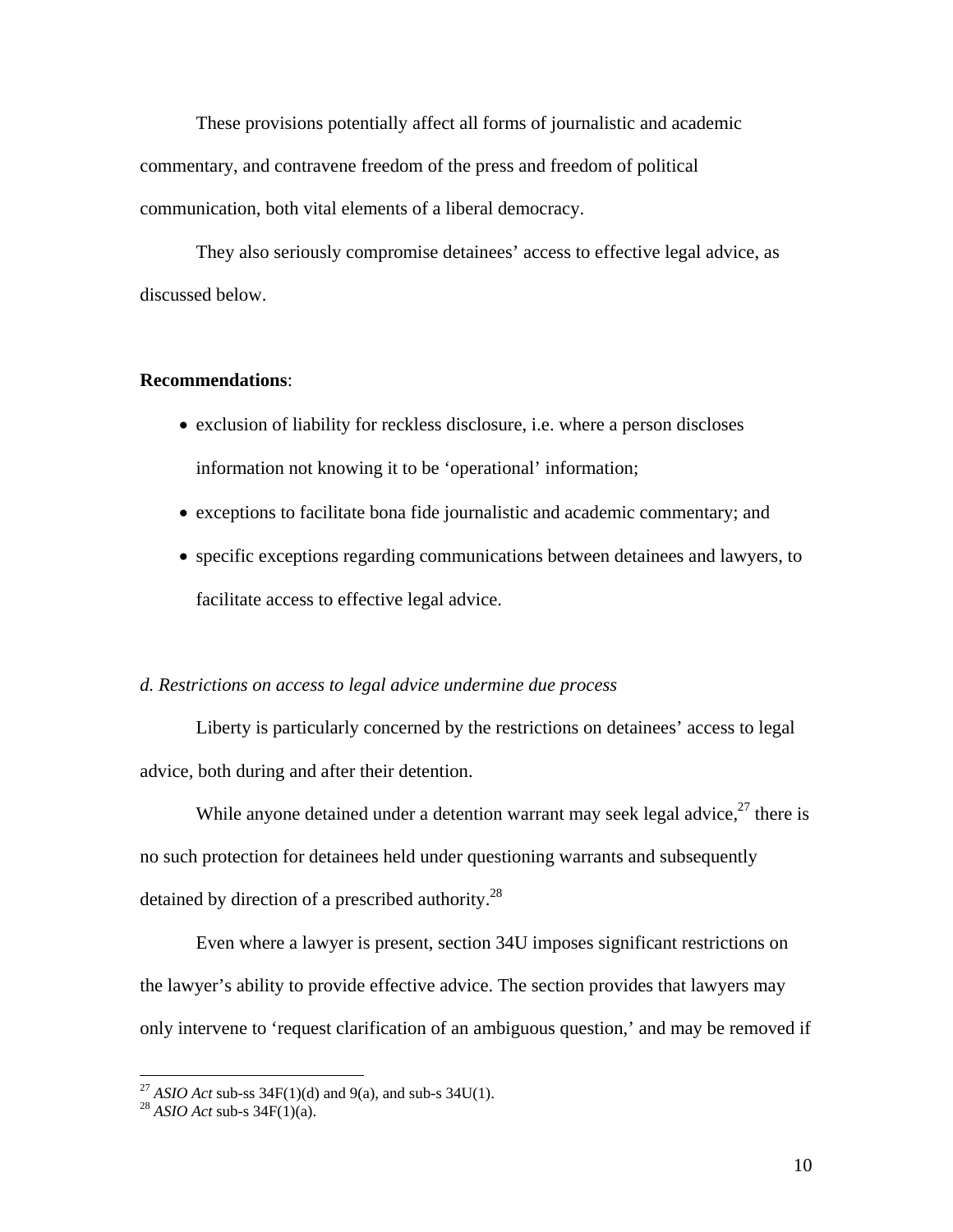the prescribed authority considers their presence 'unduly' disruptive. Liberty considers that these provisions preclude detainees from accessing effective legal advice, and so undermine due process.

Liberty also objects to section 34TA, which prevents detainees from accessing a lawyer of their choice. While certain conditions must be met before a detainee's choice can be overruled,<sup>29</sup> the section presents a further impermissible limitation on access to legal advice.

#### **Recommendations**:

- clear statement of detainees' right of access to a lawyer at all times during detention;
- clear statement of lawyers' rights to interrupt questioning at any point in order to provide advice to detainees, or to clarify a question;
- deletion of provisions permitting exclusion of lawyers from questioning on grounds of 'disruptive' behaviour; and
- deletion of provisions that prevent detainees from contacting a lawyer of their choice.

#### *e. Inadequate safeguards*

Division 3 contains insufficient checks on ASIO's exercise of its new powers. Section 34NB sets out a range of offences applicable to ASIO officers and issuing authorities. However, given the restrictions on access to legal advice, detainees are

<span id="page-10-0"></span><sup>29</sup> *ASIO Act* sub-s 34T(2).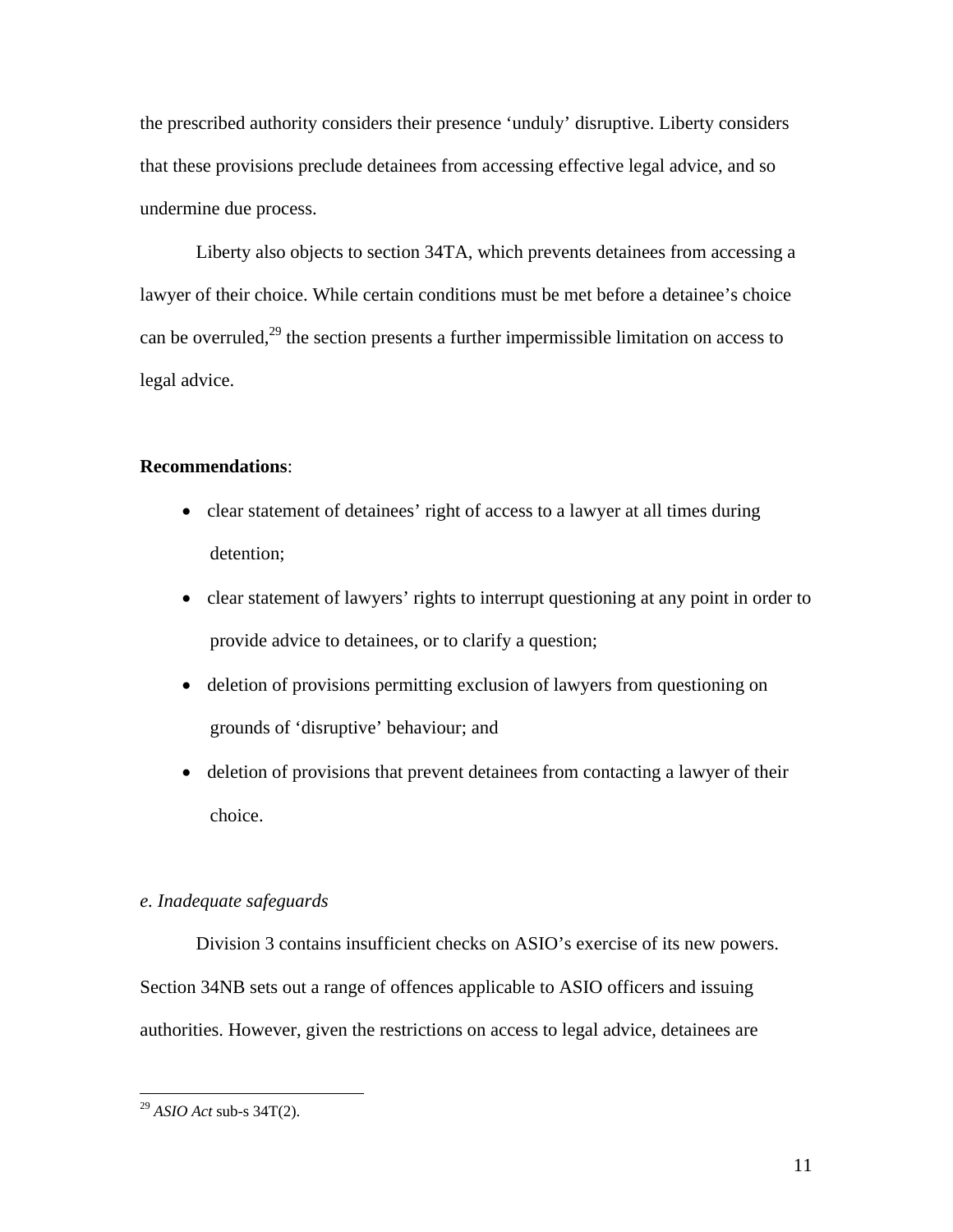unlikely to be aware of these safeguards at the time of their detention or afterwards. As such, they are unlikely to enforce their rights, either by complaining to the Ombudsman or by applying to a federal court.<sup>[30](#page-11-0)</sup>

Moreover, given the Division's far-reaching secrecy provisions, it is unclear how a former detainee could establish a case that he or she had been mistreated, so as to establish a contravention under section 34NB. This remains true despite limited exceptions for 'permitted disclosures' relating to legal advice, as described above.

Liberty notes that the offences only apply where an officer 'knows of the contravention',<sup>31</sup> that is, they do not include reckless contravention. Liberty considers that a strict liability approach is necessary, particularly given the stringency of the secrecy provisions as they apply to former detainees. The current approach provides considerable scope for willful blindness. Moreover it is impractical and unfair, in demanding far higher standards of knowledge and vigilance of detainees, than of trained ASIO operatives.

Lastly, in view of the extraordinary nature of these powers, Liberty recommends that where any safeguard or limitation is breached in acquiring information, that information should be automatically excluded from admission into evidence in any subsequent court case.

#### **Recommendations:**

• imposition of strict liability for ASIO officers breaching any safeguard or limitation on a Division 3 power;

<span id="page-11-0"></span><sup>30</sup> *ASIO Act* sub-s 34E(e) and (f). <sup>31</sup> *ASIO Act* s 34NB.

<span id="page-11-1"></span>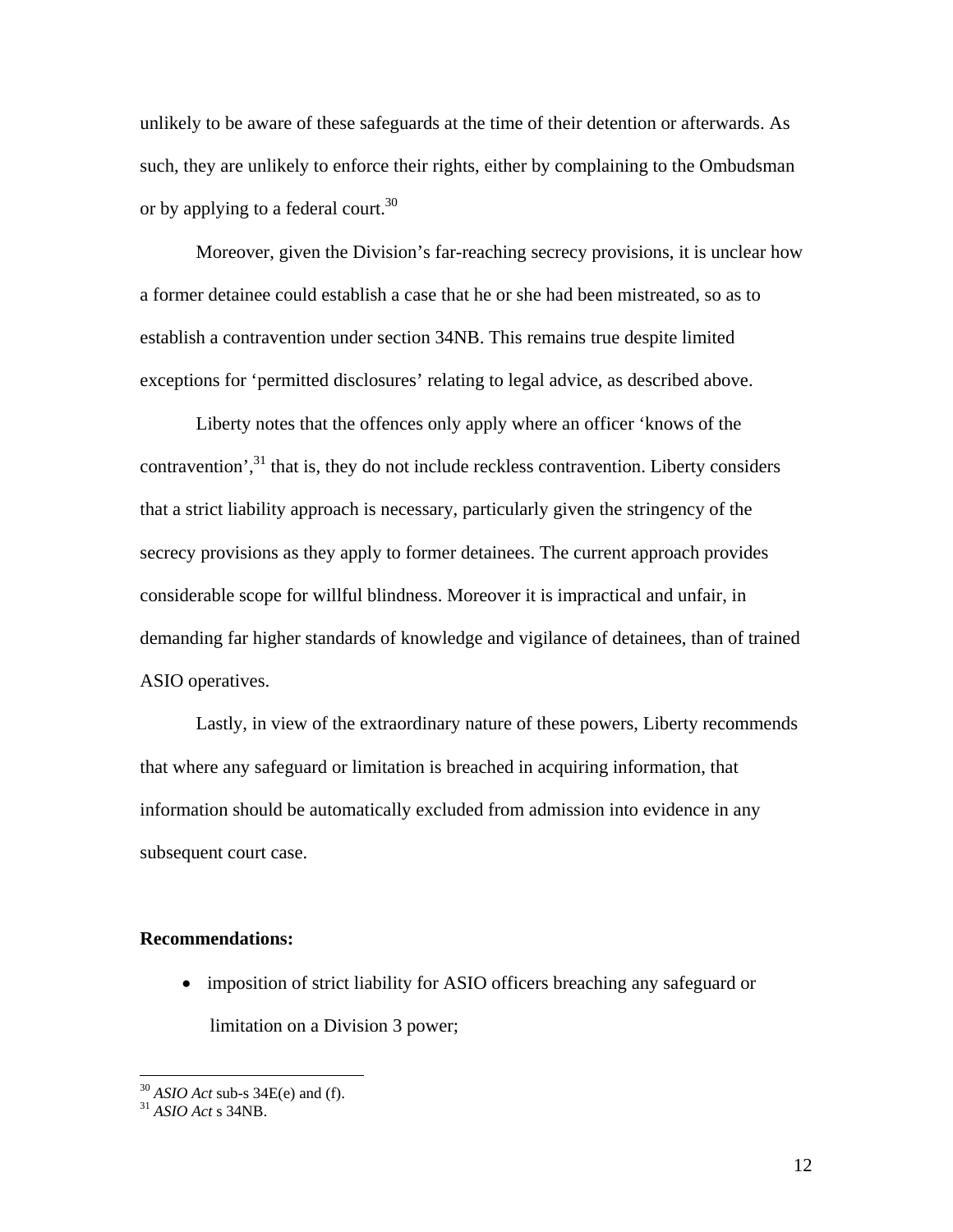- increase in the maximum penalty for such offences, at least so as to match the penalties imposed on detainees for non-disclosure of information, or violation of secrecy provisions; and
- provision that any information obtained through breach of a safeguard or limitation should be automatically excluded from admission into evidence, in any subsequent court case.

#### *f. Detainees bear an evidentiary burden regarding their lack of knowledge*

Liberty considers it inappropriate and illogical that detainees should bear an evidential burden to show that they don't have the information required of them.<sup>32</sup> This is particularly severe given the penalty of five years for non-disclosure under section 34G.

#### **Recommendation:**

• removal of the evidential burden on defendants charged with withholding information requested under a warrant.

#### **3. THE POWERS LACK A CLEAR CONSTITUTIONAL BASIS**

#### *a. Tenuous links to constitutional heads of power*

While this submission will not attempt a detailed analysis of constitutional issues, Liberty notes academic commentary suggesting that the Division 3 powers are not supported by any constitutional head of power.<sup>[33](#page-12-1)</sup>

<span id="page-12-1"></span><span id="page-12-0"></span>

<sup>32</sup> *ASIO Act* sub-ss 34G(3) and (4). 33 See, eg, Greg Carne, 'Detaining Questions or Compromising Constitutionality? The *ASIO Legislation Amendment (Terrorism) Act 2003* (Cth)' (2004) 27(2) *UNSW Law Journal* 524.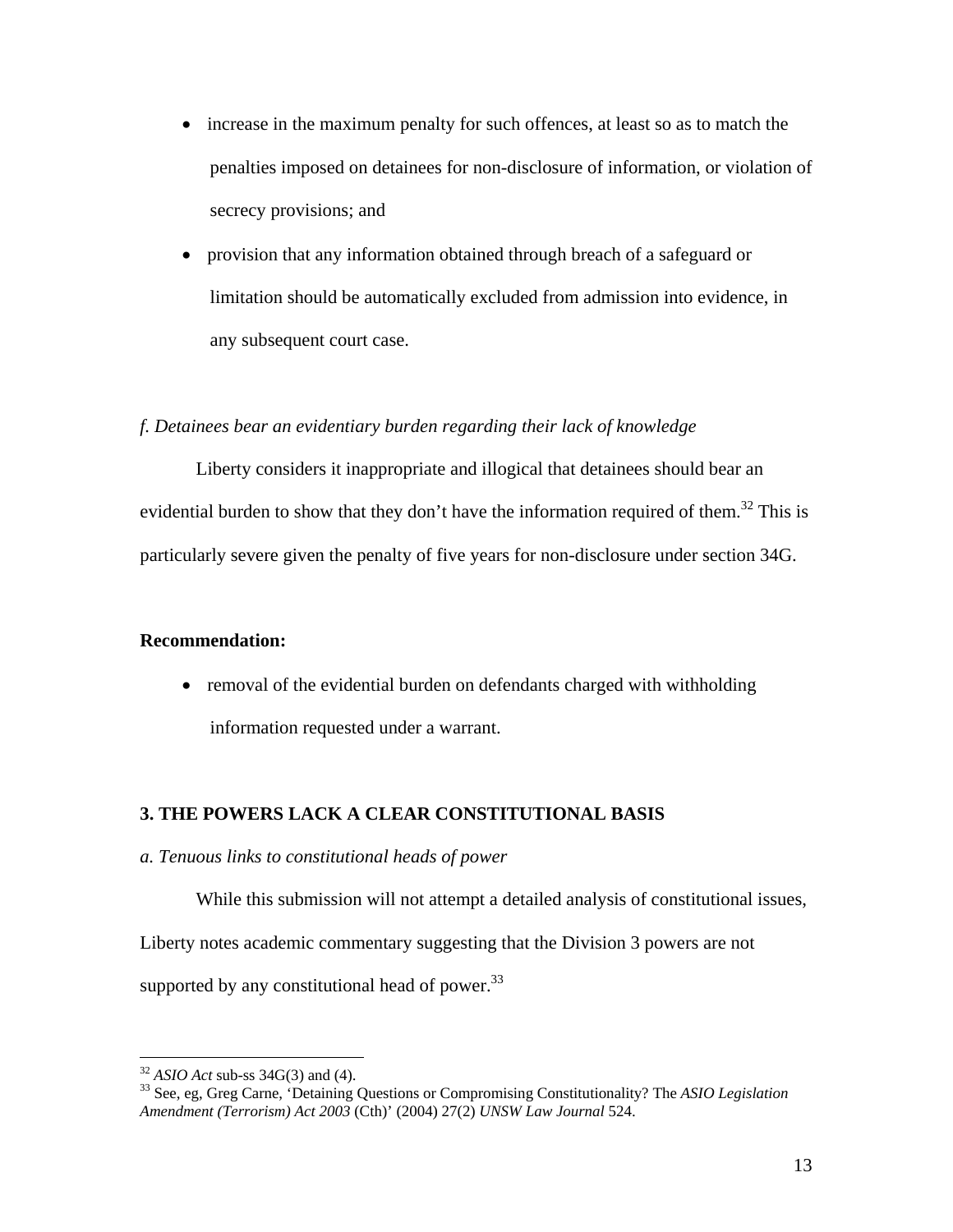#### *b. Conflation of executive and judicial power*

Liberty considers that the detention powers accorded to ASIO under Division 3 are inappropriate to an executive body, and potentially violate the separation of powers.

We draw the Committee's attention to the comments made by Brennan, Deane and Dawson JJ in *Chu Kheng Lim v Minister for Immigration Local Government and Ethnic Affairs*:

 [It is] beyond the legislative power of the Parliament to invest the Executive with an arbitrary power to detain citizens in custody notwithstanding that the power was conferred in terms which sought to divorce such detention in custody from both punishment and criminal guilt. The reason why is that…the involuntary detention of a citizen in custody by the State is penal or punitive in character and, under our system of government, exists only as an incident of the exclusively judicial function of adjudging and punishing criminal guilt. $34$ 

We also note concerns with the appointment of judges as *personae designatae* for the purpose of issuing warrants, and of State judges as prescribed authorities. In light of the High Court's decision in *Grollo v Palmer*, [35 i](#page-13-1)t is possible that such appointments may exceed the scope of the 'personal capacity' exception to the limits on Chapter III judicial power[.36](#page-13-2)

<span id="page-13-0"></span><sup>34</sup> *Chu Kheng Lim v Minister for Immigration Local Government and Ethnic Affairs* (1992) 176 CLR 1, 27- 28. See the detailed analysis of this decision in Carne, Ibid, 553-62.<br><sup>35</sup> *Grollo v Palmer* (1995) 184 CLR 348.<br><sup>36</sup> Carne, above n 33, 530.

<span id="page-13-1"></span>

<span id="page-13-2"></span>